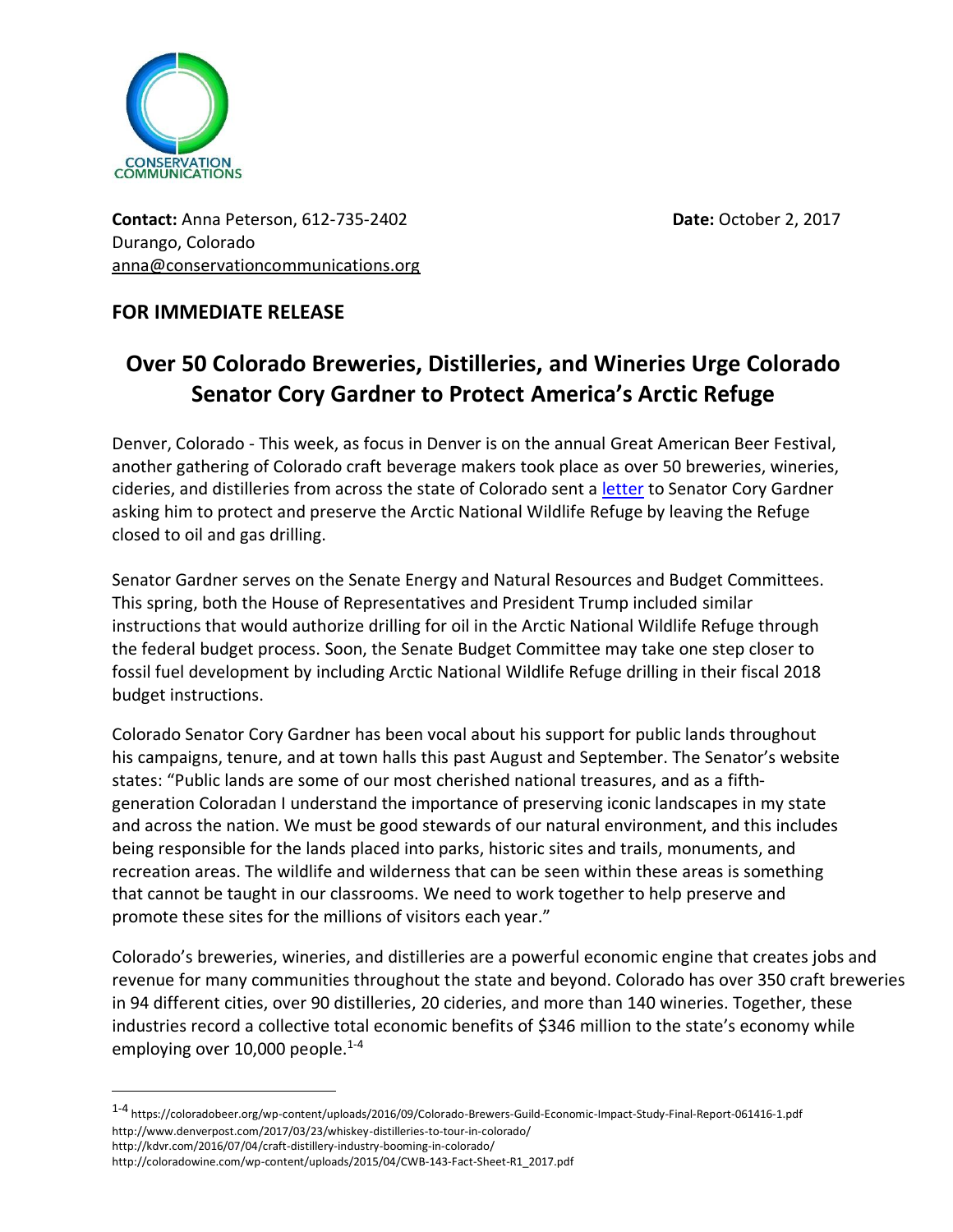The letter states: "The Arctic National Wildlife Refuge is unique and unspoiled, and we have a moral responsibility to preserve and protect it for future generations. Please listen to our substantial business voice in our state and do not allow drilling in the Arctic National Wildlife Refuge."

"Though it might seem unrelated, many of us in the Colorado Craft Beer Industry see the value in public lands and want to do our part to protect them across the country. As Americans, Coloradans recognize that our public lands don't stop at the state border. We value the legacy and heritage of our country's public lands nationwide – including in Alaska," said Corey Odell, with Odell Brewing Company based in Fort Collins.

According to the State of the Rockies Conservation in the West's annual polls from 2015 to 2017, many people live in West for the freedom to access public lands like the Arctic National Wildlife Refuge. Coloradans treasure healthy public lands because they contribute to strong communities, protect the natural environment, attract businesses and talent, and provide treasured outdoor recreation opportunities:

- 84% of Coloradans say that [the ability to live near and recreate on public lands](https://www.coloradocollege.edu/other/stateoftherockies/conservationinthewest/2015/) like national parks and national forests is a factor in their decision to live in the West
- 98% of Coloradans say that [public lands are an](https://www.coloradocollege.edu/dotAsset/e7fa7a35-1f49-4852-93e4-a7ab4b0954e3.pdf) "essential" part of the state's economy
- 72% of Coloradans view public lands managed by federal agencies as ["American places](https://www.coloradocollege.edu/other/stateoftherockies/conservationinthewest/2015/)  [belonging to everyone in the nation](https://www.coloradocollege.edu/other/stateoftherockies/conservationinthewest/2015/)"

Shana Yates, Brand Manager with Bristol Brewing Company said, ""The majority of people who have moved to and visit Colorado come because of the state's recreation and beautiful public lands. These visitors and residents also visit breweries, wineries and distilleries across the state. We owe it to our customers to protect these lands for generations to come – both here in Colorado and across the country."

"One of the most patriotic things we can do is to continue to protect America's Public lands across the country from Rocky Mountain National Park to the Great Smoky Mountains to The Arctic National Wildlife Refuge," said Carolee Corey Co-Owner of Decadent Saint Winery in Boulder.

Chris Fish, co-owner of Telluride Brewing Company said, "Our elected officials have a job to protect and preserve our national history and natural beauty through national parks, wildlife refuges, monument, forests, and other public lands. Drilling our best public lands including America's Arctic Refuge is a threat to our heritage. Our public lands are our legacy – they are irreplaceable."

Jessica Newhall, owner of Steamboat Whiskey Company said, "The Arctic National Wildlife Refuge is one of America's last undeveloped frontiers and has stood for decades as a symbol of our public lands heritage. Drilling and the related industrial infrastructure that would come with fossil fuel development would have devastating impacts. This isn't a partisan issue, rather protection of the Arctic Wildlife Refuge has been supported by Democrats and Republicans for decades because protecting America's Arctic Refuge is just the right thing to do."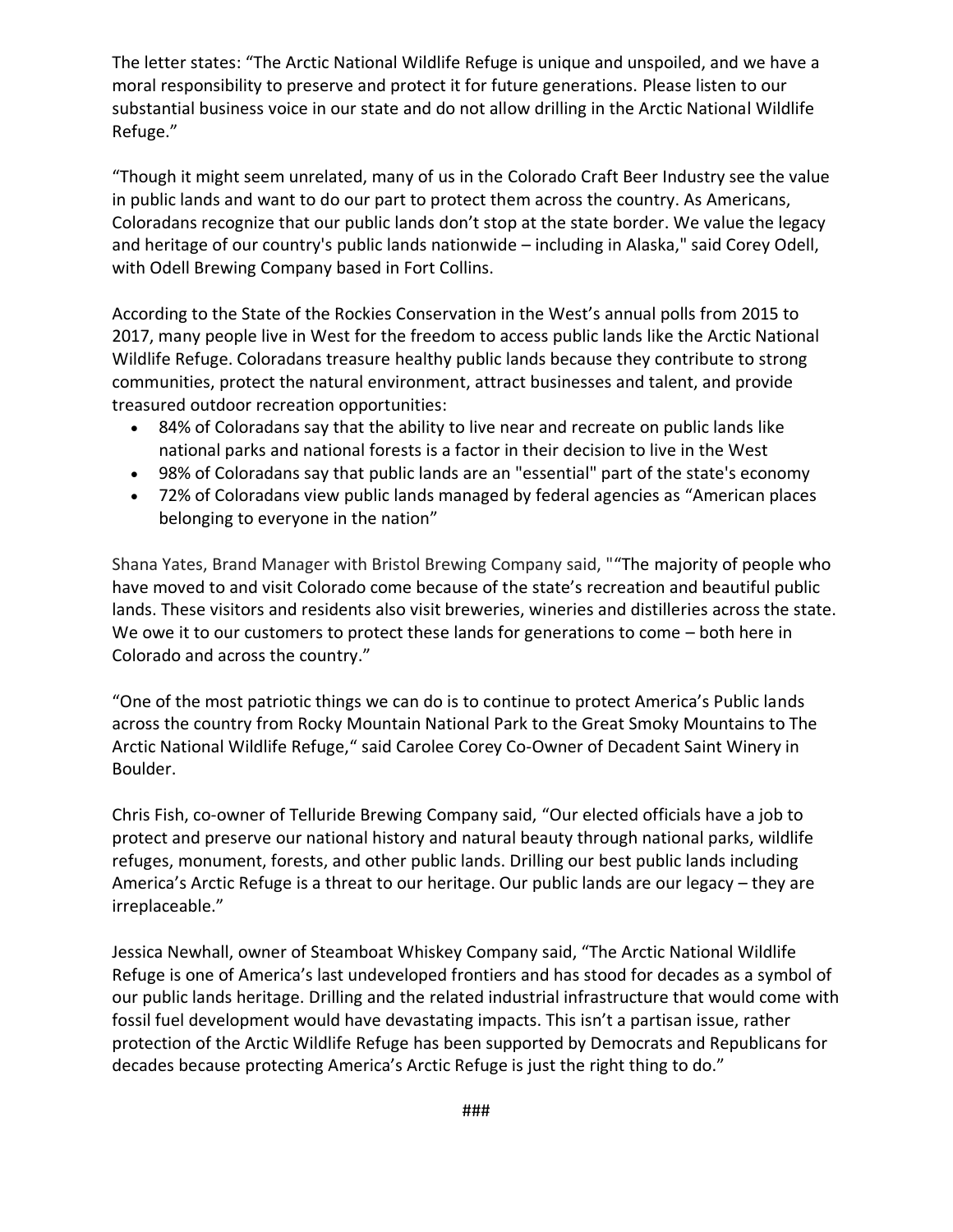Letter Signers:

**Animas Brewing Company** Durango, Colorado

**Augustina's Winery** Nederland, Colorado

**Avalanche Brewing Company** Silverton, Colorado

**Bigsby's Folly Craft Winery** Denver, Colorado

**Black Sky Brewery** Denver, Colorado

**Boathouse Distillery** Salida, Colorado

**Bristol Brewing Company** Colorado Springs, Colorado

**Carboy Winery** Littleton, Colorado

**Cerebral Brewing** Denver, Colorado

**Colorado Gold Distillery** Colorado Springs, Colorado

**Dead Hippie Brewing** Sheridan, Colorado

**Decadent Saint Winery** Boulder, Colorado

**Elevation Beer Company** Poncha Springs, Colorado

**Elevation 5003 Distillery** Fort Collins, Colorado **Factotum Brewhouse** Denver, Colorado

**Horse & Dragon Brewing Company** Fort Collins, Colorado

**I HOP IPA**  Broomfield, Colorado

**The Intrepid Sojourner Beer Project**

Denver, Colorado

**Jagged Mountain Craft Brewery** Denver, Colorado

**Laughing Leprechaun Meadery** Loveland, Colorado

**Longtucky Spirits** Longmont, Colorado

**Mad Jacks Mountain Brewery** Bailey, Colorado

**Marble Distilling Company** Carbondale, Colorado

**McClellan's Brewing Company** Fort Collins, Colorado

**Moonlight Pizza & Brewpub** Salida, Colorado

**Mountain Tap Brewery** Steamboat Springs, Colorado

**Odell Brewing Company** Fort Collins, Colorado

**Old Town Distilling Co.** Fort Collins, Colorado **Pagosa Brewing Company & Grill** Pagosa Springs, Colorado

**Purpose Brewing and Cellars** Fort Collins, Colorado

**Rails End Beer Company**  Broomfield, Colorado

**Ratio Beerworks** Denver, Colorado

**Sanitas Brewing Company** Boulder, Colorado

**Snowbank Brewing** Fort Collins, Colorado

**Soul Craft Brewing** Salida, Colorado